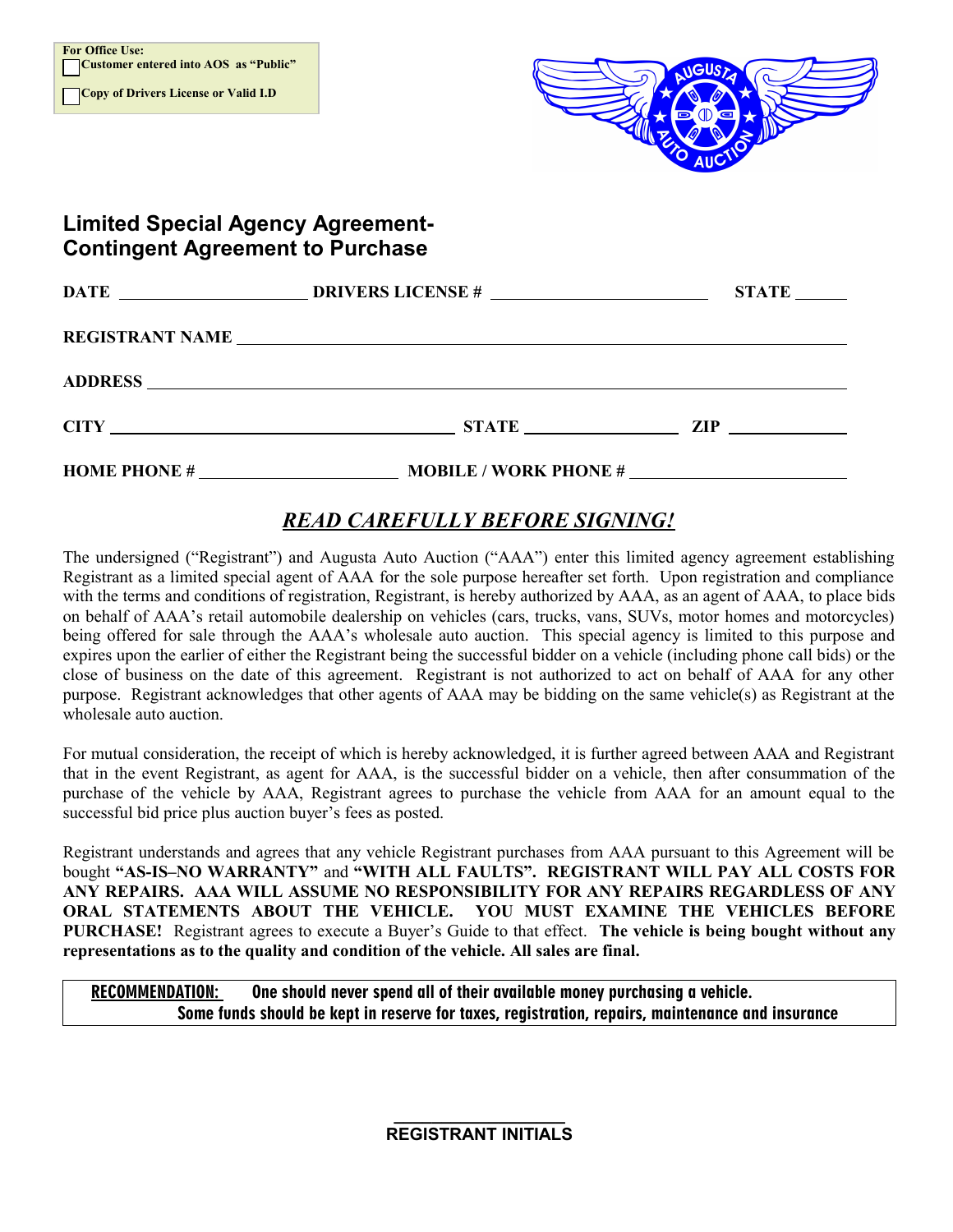Registrant agrees to the additional "Terms and Conditions":

- **1.** Registrant must complete and return to AAA a signed copy of this Agreement together with a **\$25.00** registration fee, which allows access to AAA for one (1) year and entitles one (1) guest. **You are responsible for your guest; should they purchase a vehicle you will be held responsible for payment for that vehicle.**
- **2.** Registrant agrees to make payment for any vehicle purchased from AAA in the form of cash, cashier's check, credit card or money order unless other arrangements have been made with AAA. Only the Registrant is authorized to place bids upon vehicles and the Registrant shall not allow anyone else to use the Registrant's credentials. Registrant will be liable for any actions made by someone else using Registrant's credentials.
- **3.** AAA recommends Registrant consider consulting a vehicle history service, such as Carfax or Autocheck, prior to bidding on vehicle as AAA's agent. AAA DOES NOT PROVIDE A CARFAX AND/OR AUTOCHECK.
- **4.** ODOMETER READINGS: All vehicles 10 years old or older are sold "miles exempt". Registrant agrees to place no reliance whatsoever upon the odometer reading on such vehicles. On vehicles that are sold "NOT ACTUAL MILES" or "TMU" or "TRUE MILES UNKNOWN", Registrant agrees to place no reliance whatsoever upon the odometer reading on such vehicles and acknowledges the WARNING: ODOMETER DISCREPANCY".
- **5.** Registrant agrees that Registrant is aware of all announcements made by the auctioneer during the wholesale auto auction. However, should Registrant purchase a vehicle and it is later discovered that the current active title is branded "SALVAGE", "SALVAGE FIRE", "SALVAGE WATER", "SALVAGE FLOOD", "SALVAGE NON REBUILDABLE" or "MANUFACTURER BUYBACK" or similar language and no announcement was made by the auctioneer, then Registrant may return the vehicle to AAA. Registrant will be entitled to a full refund of all monies paid to AAA. Registrant agrees AAA will not be responsible for expenses, including but not limited to transportation, resale or repair loss, on vehicle returned for under this paragraph.
- **6.** Registrant acknowledges that it is Registrant's responsibility to inspect and examine vehicles for possible defects including but not limited to frame damage, unibody damage, excessive rust, flood damage and cracked blocks prior to bidding on vehicle as AAA's agent.
- **7.** Registrant understands that seller's at AAA's wholesale auction have 30 days to deliver the title to AAA. If Registrant purchases a vehicle from AAA and the title is not received by AAA within 30 days, Registrant may return the vehicle to AAA for "no title". Registrant will be entitled to a full refund of all monies paid to AAA. Registrants are cautioned not to spend money on, sell, or offer for sale any vehicles purchased until title is received. Registrant agrees AAA will not be responsible for expenses, including but not limited to transportation, resale or repair loss, on vehicle returned for "no title". Should Registrant choose not to return the vehicle, Registrant agrees to cooperate with AAA in any complaint filed against seller with SCDMV.
- **8.** Registrant understands that vehicles purchased may not be removed until payment has been made in full. Further, Registrant understands that vehicles must be removed within two business days. Failure to do so will subject the vehicle to either being towed at Registrant's expense or to storage charges of \$25.00 per day at AAA's discretion. Registrant agrees that the AAA is not responsible for any theft, liability, or property damage regarding any vehicle purchased.
- **9.** Registrant must pick up and sign for vehicle title in person at AAA. Registrant may have title delivered by overnight mail upon payment of an additional charge as posted.
- **10.** AAA will not be responsible for replacing a lost title regardless of the circumstance after a title has been delivered to Registrant, Registrant's designee or mailed overnight to Registrant's address.
- **11.** Severability and Interpretation. If any provision, in whole or in part, of this Agreement is held invalid or unenforceable for any reason, the invalidity shall not affect the validity of the remaining provisions of this Agreement, and the parties shall substitute for the invalid provision a valid provision which most closely approximates the intent and economic effect of the invalid provision. This Agreement shall be interpreted in favor or against any party because such party or its counsel drafted this Agreement. This Agreement is solely for the benefit of AAA and Registrant and no other person or entity shall have any right, interest or claim under this Agreement. As used in this Agreement, (i) the term "include," or any derivative of such term, shall not mean that the items following such term are the only types of such items; (ii) the term "shall" indicates a mandatory obligation; (iii) the term "may" indicates a permissive election and does not imply any duty to exercise such election; and (iv) the term "discretion" means the sole and absolute discretion of the party granted the discretion, absent an express limitation on such discretion.

#### **\_\_\_\_\_\_\_\_\_\_\_\_\_\_\_\_\_\_ REGISTRANT INITIALS**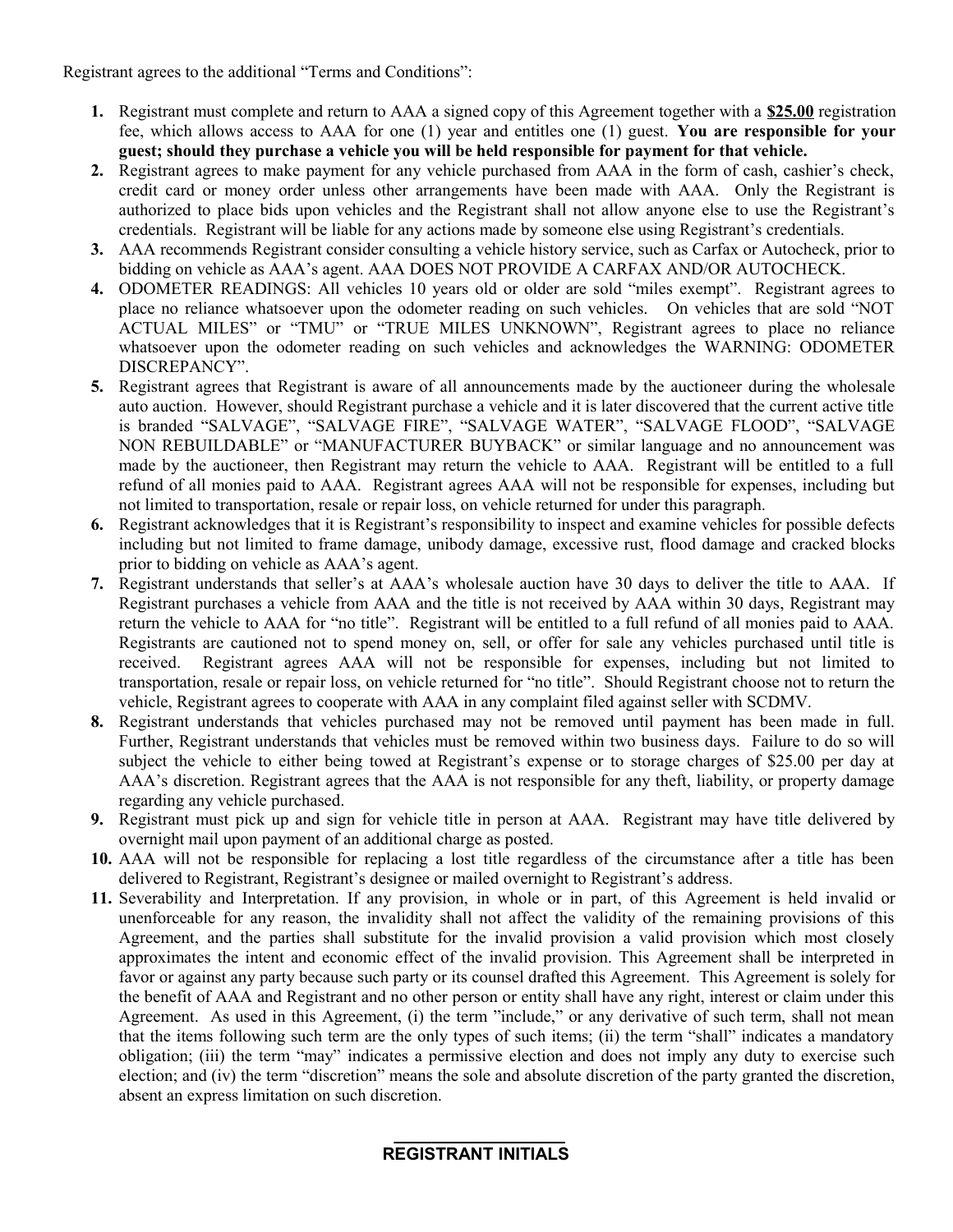- **12.** Amendment and Waiver. No modification, amendment or waiver of any of the terms and conditions of this Agreement shall be binding upon AAA, weather written, oral, or in any other medium, unless made in writing and approved and signed by AAA. All rights and duties within this Agreement are material and time is of the essence; no waiver of any rights hereunder shall be deemed effective unless in writing executed by the waiving party; no waiver by either party of a breach or any provision of this Agreement shall constitute a waiver of any prior or subsequent breach of the same or any other provision of this Agreement; no failure to exercise, and no delay in exercising, any right(s) hereunder on the part of either party shall operate as a waiver of any such right; all of AAA's rights are cumulative; and, no single or partial exercise of any right hereunder shall preclude further exercise of such right or any other right.
- **13. LIMITATION OF DAMAGES:** In no event shall AAA be liable to Registrant, or to any other person or entity, under this Agreement, or otherwise, for any punitive, exemplary, special, incidental or consequential damages, including, without limitation, any loss or injury to earnings profits or goodwill. Notwithstanding anything to the contrary contained in this Agreement, in no event shall AAA's liability under this Agreement for all Claims arising under, or related to, this Agreement exceed, in the aggregate (inclusive of any and all Claims made by Subscriber against AAA, whether related or unrelated), the lesser of: (i) the total amount of monies paid to AAA by Registrant giving rise to such claim(s) or (ii) \$5,000.00.
- **14. DISCLAIMER**. AAA MAKES NO REPRESENTATION OR WARRANTY, EXPESS OR IMPLIED, AND NO IMPLIED AT LAW WARRANTY SHALL ARISE FROM THIS AGREEMENT, THE SALE OF ANY VEHICLE BY AAA TO REGISTRANT, OR FROM PERFORMANCE BY AAA, INCLUDING, PARTICULAR USE, ALL OF WHICH ARE EXPRESSLY WAIVED BY REGISTRANT.
- **15. WAIVER OF JURY TRIAL**: EACH PARTY HERETO WAIVES, TO THE FULLEST EXTENT PERMITTED BY APPLICABLE LAW, ANY RIGHT THAT PARTY MAY HAVE TO A TRIAL BY JURY IN ANY LEGAL PROCEEDING DIRECTLY OR INDIRECTLY TO THIS AGREEMENT OR THE TRANSACTIONS CONTEMPLATED HEREBY (WHETHER BASED ON CONTRACT, TORT OR ANY OTHER THEORY). EACH PARTY HERETO (A) CERIFIES THAT NO REPRESENTATIVE, AGENT OR ATTORNEY OF ANY OTHER PARTY HAS REPRESENTED, EXPRESSLY OR OTHERWISE, THAT SUCH OTHER PARTY WOULD NOT, IN THE EVENT OF LITIGATION, SEEK TO ENFORCE THE FOREGOING WAIVER AND (B) ACKNOWLEDGES THAT ALL PARTIES HERETO HAVE BEEN INDUCED TO ENTER INTO THIS AGREEMENT BY, AMONG OTHER THINGS, THE MUTUAL WAIVERS AND CERIFICATIONS IN THIS PARAGRAPH.
- **16.** The Registrant is fully responsible and liable and hold Southern Vehicle Auctions, Inc. / DBA Augusta Auto Auction, its Officers, shareholders, employees, vendors, or any customers associated with Southern Vehicle Auctions, Inc. / DBA Augusta Auto Auction, harmless for all actions, activities, and/or injuries caused to others or themselves while attending the auction. This includes drivers, mechanics, guests etc., that are accompanying the authorized representative for the duration of the time that the Registrant is on the property of AAA.
- **17.** AAA reserves the right to change, interpret, apply or waive these rules and regulations at its discretion and according to the circumstances of each transaction. AAA also reserves the right to refuse or revoke a gate pass and deny admission to anyone for cause at AAA's discretion.

### THE ABOVE TERMS AND CONDITIONS HAVE BEEN READ, ARE ACKNOWLEDGED AND AGREED TO:

| <b>WITNESS</b>      | <b>REGISTRANT</b>   |  |
|---------------------|---------------------|--|
| Signature           | Signature           |  |
|                     |                     |  |
| <b>Printed Name</b> | <b>Printed Name</b> |  |
| Date                | Date                |  |
|                     |                     |  |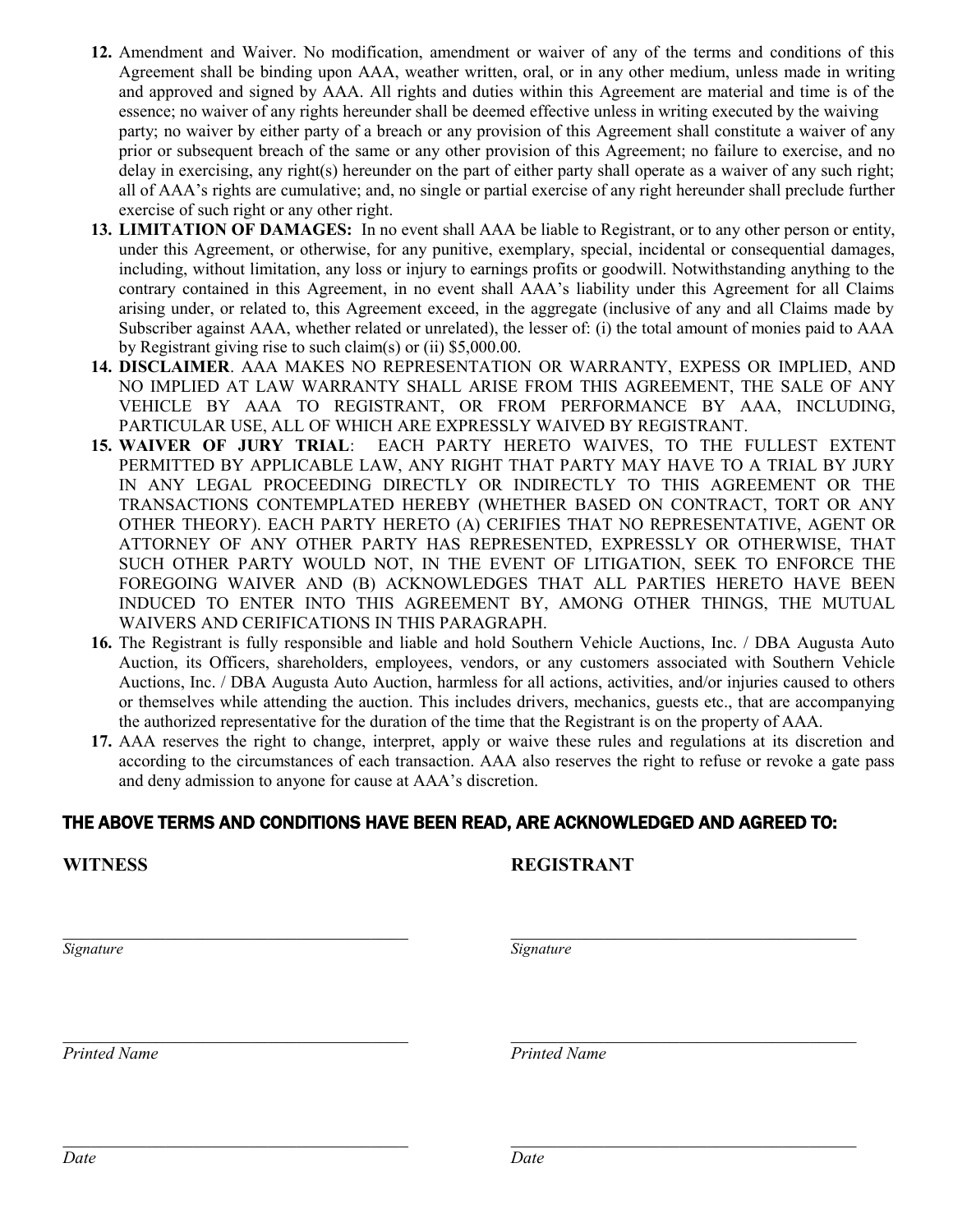

# *Welcome to Augusta Auto Auction*

**We want to make sure that you purchase the vehicle that you want and that you are happy with your purchase. Since all vehicles are sold AS-IS and ALL SALES ARE FINAL, here are a few tips to help pick out your next vehicle.**

- *Verify the information on the windshield to the run list. Make sure that the correct year model is listed and that the mileage is accurate. Please keep in mind that miles on vehicles 10 years and older are exempt under federal law.*
- *Determine if the vehicle has a Manual or Automatic Transmission*
- *Check the Fluid Levels*
- *Is the A/C working*
- *You may start up any vehcile registered for the sale; pull in forward (no more than 5 feet) and back it up back into its parking spot. Please note that moving the vehicles beyond the allotted 5 feet is considered a safety hazard which may result in you losing your auction privileges.*
- *Leave the vehicle running for a period of time, listen for any type of unusual engine noise, smoking and verify what temperature it reaches on the instrument panel.*

# *THANK YOU AND WE HOPE THAT YOU ENJOY YOUR EXPERIENCE!*